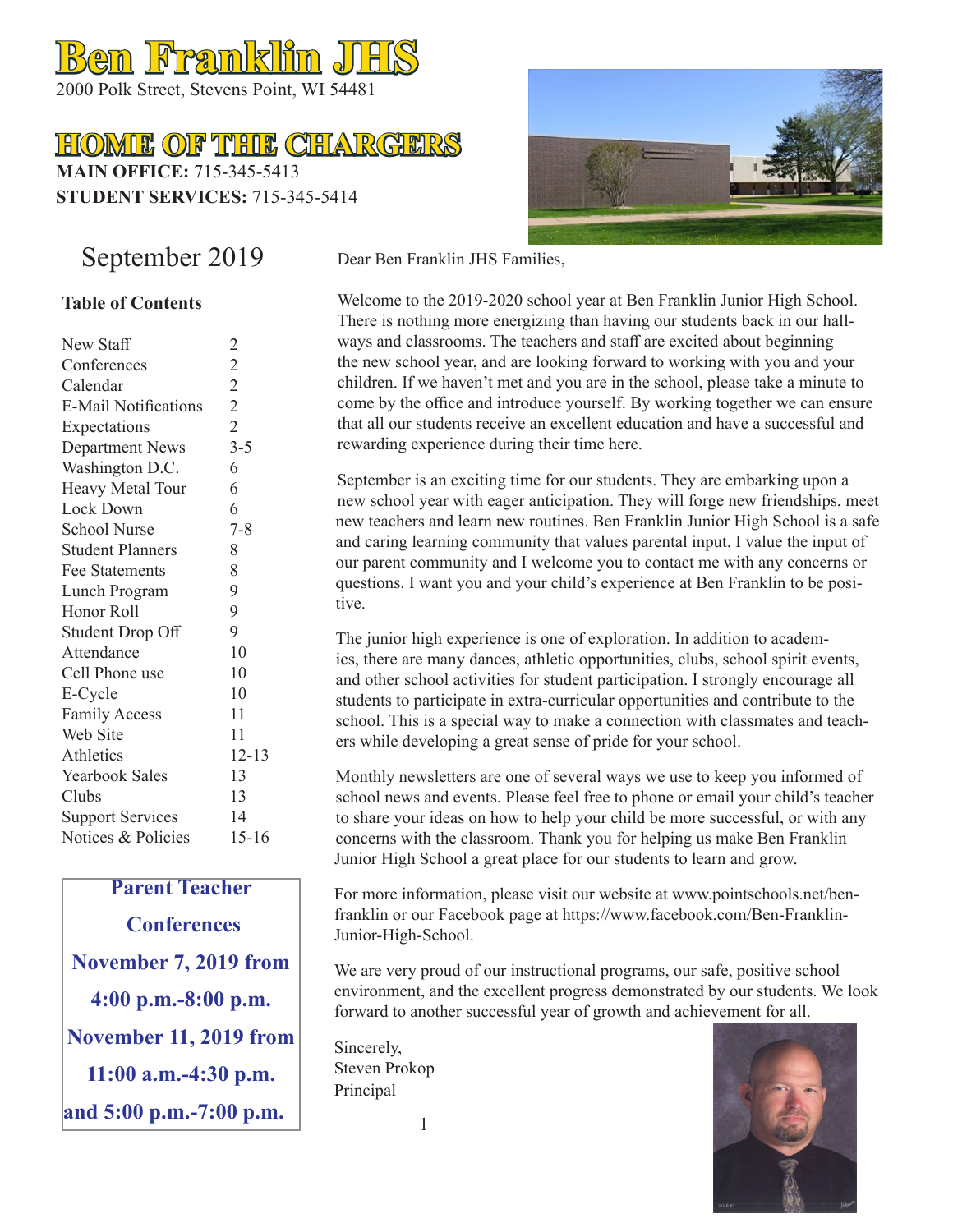### **WELCOME TO OUR NEW & RETURNING STAFF**

### *ART:* Kaitlin Mallek *EDUCATIONAL ASSISTANTS:*

Susan Blanco, Adrienne Newland, Patty Oligney, Pamela Swope *ESL:* Angela Harding *MUSIC:* Christine Kue *READING:* Jacalyn Mabon *SCHOOL PSYCHOLOGIST:* Tabitha Prutz *SOCIAL STUDIES:* Taylor Hillmann & Missy Lobner *SPECIAL EDUCATION:* Sarah Beasland, Jim Gilmore, Jennifer Grezenski & Amie Tolbert

*TECH. INTEGRATION SPEC.:* Pamela Hitz *WORLD LANGUAGE:* Karin Graham

# **PARENT TEACHER CONFERENCES**

We will be holding parent conferences on **November 7th from 4:00 p.m. to 8:00 p.m., and November 11th from 11:00 a.m to 4:30 p.m. and 5:00 pm to 7:00 p.m. This will be an excellent opportunity to discuss p**rogress that occurred during the first grading period. Parents are welcome at either session. Some of our teachers teach at P.J. Jacobs and SPASH. These teachers may only be at Ben Franklin on one of the conference dates. Staff will inform their students about their schedule. Please check with your child.

Maps will be available, ask your student for the names of his/her teachers.

We urge you to take advantage of this opportunity to confer with your child's teachers. We feel that parent-teacher conferences are a valued tool by which we are able to better understand and serve your child.

Students are welcome to attend conferences.

|    |    | Calendar |    |    |    |    |
|----|----|----------|----|----|----|----|
|    |    |          |    |    |    |    |
|    |    |          |    |    |    |    |
|    |    |          |    |    | 10 | 11 |
|    |    |          | ٦S | ۱б | ٦J | ۹B |
| 12 |    |          |    | 23 |    | 15 |
| 19 | 20 |          | 29 | 30 |    |    |
| 26 | 27 | 28       |    |    |    |    |

### **2019-2020 SCHOOL-YEAR**

October 25 No School, Prof. Dev. Day November 1 End of First Quarter November 7 Parent Teacher Conf. 4-8pm November 11 No School, Parent Teacher Conf. November 27-29 No School, Thanksgiving Break Dec. 23-Jan. 1 No School, Winter Break January 2 School Reconvenes January 6 Registration Meetings (Incoming 6th/7th/8th grade) January 17 End of Semester One January 20 No School, Prof. Dev. Day February 6 Parent Teacher Conf. 4-8pm February 21 No School, Prof. Dev. Day March 16-20 No School, Spring Break March 31 End of Third Quarter April 10 No School, Good Friday April 13 No School, Prof. Dev. Day May 25 No School, Memorial Day June 5 Last Day for Students

### **E-MAIL NOTIFICATIONS**

Parent reminders of important upcoming events are emailed periodically. These reminders supplement monthly parent newsletters. Please update your e-mail information in the Skyward Family Access system in order to be included in this mailing list.

# **AFTER SCHOOL EXPECTATIONS**

Except for students with meetings, athletic practices/ games, homework center, and detentions, all students should be out of the building by 3:10 p.m. each afternoon. Because there is no supervision after buses leave, we cannot have students just "hanging around" after school has dismissed for the day.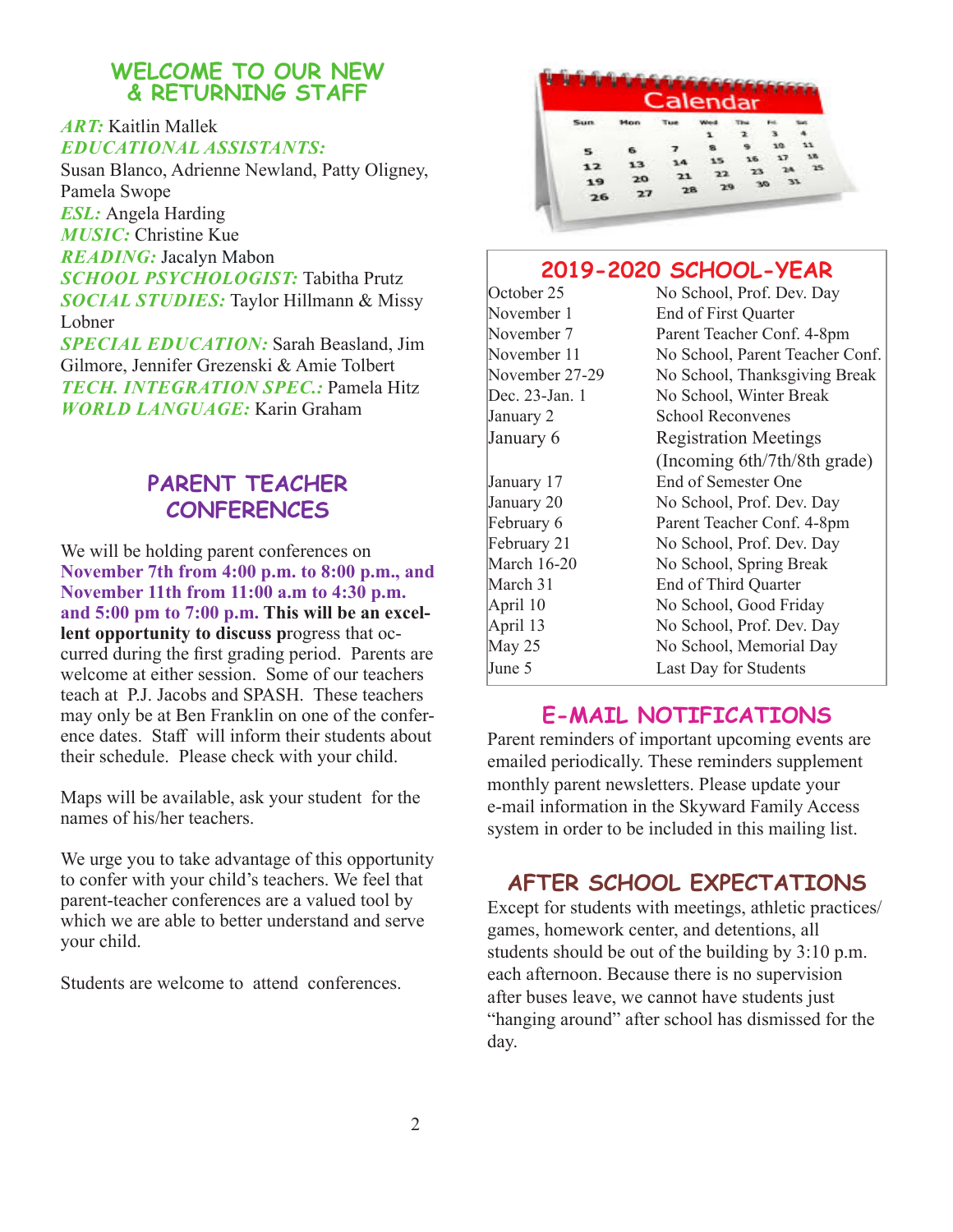### **MATH CENTER**

The math department is very excited to begin the new year. We will be using weekly word problems to prepare for the state test throughout the year. The emphasis will be on problem solving and vocabulary development. Daily work is to be expected in class, and should not take an inordinate amount of time if class time was used properly. Once again the textbooks are available online from the Ben Franklin homepage. Hard copies are also available. For assistance there is an open math lab from 7:10 – 7:32 each morning staffed by two teachers in room 2017. It is also recommended that students have a scientific calculator, preferably Texas Instruments TI-30ll.

### **SCIENCE**

The science teaching team is excited to spend the year with your student exploring a variety of topics, including chemistry, physics, biology, ecology, geology, astronomy and meteorology. We have a very hands-on, investigative program throughout our seventh, eighth and ninth grade. Your students will spend time completing experiments and will often work in teams to solve different science problems. As mentioned in the planner, the color of notebook and folder suggested is green for science. We are looking forward to a fabulous year.

### **SOCIAL STUDIES**

Students in 7th grade Social Studies are off to a great start! We've enjoyed getting to know each other over the past few days and spent time getting familiarized with the content and procedures of our classes. This month, we will be focusing on learning about the various Social Sciences including Psychology.

Eighth grade students are beginning the year with a brief overview of history skills and terms. They will also explore the political and physical features of Europe as this year's social studies course is European History! Next, students will explore Ancient Greece, focusing on the political and cultural contributions that have influenced western society.

Medieval Times Field Trip - This year's annual eighth grade Medieval Times field trip will take place on Thursday, December 5th, 2019. More information will be made available in the upcoming weeks.

Ninth grade students are beginning the year learning about the foundations of Civics through identifying and analyzing the revolutionary roots of this nation. The first few units focus on students exploring the causes and effects of the American Revolution and the building blocks of the Constitution. Students will take part in an engaging tax and constitutional convention simulation.

### **TECHNOLOGY AND ENGINEERING**

Welcome to the world of STEM and Engineering! As a department, we are excited about the new year in Technology and Engineering. We have great projects and lessons ahead for the 2019-20 school year. CO2 Dragsters, 3-D Software, End Tables, Sheet Metal Tool boxes are just a few great items students have the chance of making in Tech. and Engineering. We also have new 3-D Printers and Metal Machining Lathes this year to explore.

If for any reason you need to get in touch with us, we can be contacted by email the best. Mark Vrieze  $-$  mvrieze@pointschools.net – 8th Gr. G.T.T. & 9th Gr. Comp. Graphics Matt Jacowski – mjacowsk@ pointschools.net – 8th Gr. G.T.T. & 9th Gr. Woods, Metals, and I.E.D.

### **WORLD LANGUAGE**

The World Language Department would like to welcome back Karin Graham to Ben Franklin as our German teacher. In addition, Meg Clabots is also back to teach French. They will be sharing their time between here and SPASH.

In all of our language courses, students in second and third year are busy brushing up on their previous skills, while our first year students have jumped into getting acquainted with others in the target language!

In the near future, students will be invited to attend our annual extended weekend trip to Concordia Language Village in Bemidji, Minnesota (available to all grades) in the Spring of 2020.

French students will be traveling to France this coming summer. Please see either teacher for more information. Additionally this winter, Spanish students in 7th or 8th grades will have the opportunity to sign up for our next international trip in the Spring of 2021.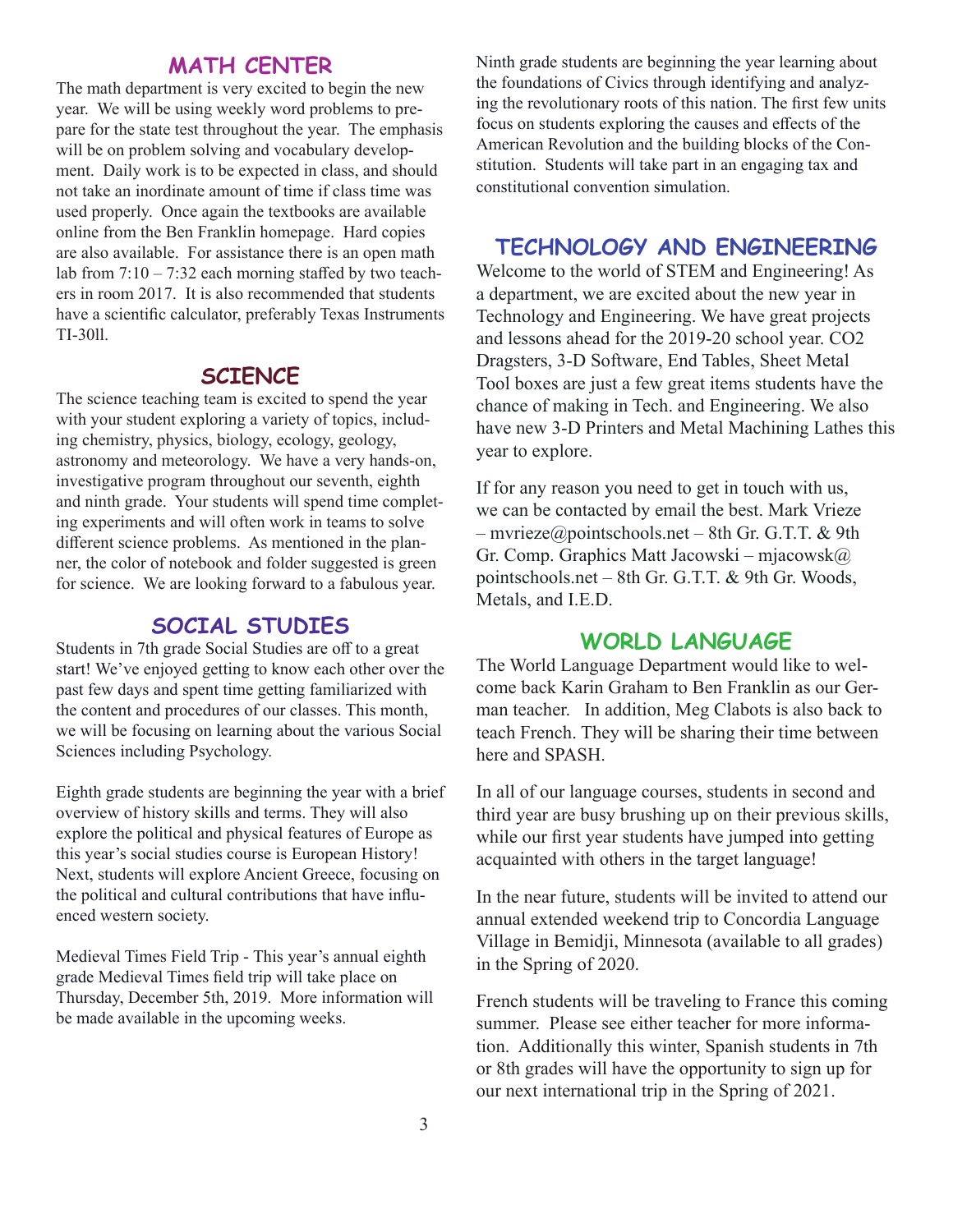# **Family & Consumer Science**

Welcome back Family and Consumer Science students and families! Our department looks forward to our focus on Wellness and implementing 'Wellness Breaks" in our classroom. Look to future newsletters for more information.

**What is Wellness?** Wellness is an active process through which people become aware of, and make choices toward a more successful existence.

**What are Wellness Breaks?** Wellness breaks are short class activities that can be applied to any dimension of wellness and easily facilitated through various means (videos, exercises, games, competitions, etc.).

### **Why Wellness Breaks at School?**

To infuse social and emotional learning, trauma sensitivity, stress management and exercise into daily classroom routines, enhance overall wellbeing and help students thrive at ]school and life. Adapted from UWSP.

Dear Ben Franklin Families,

I wanted to share with you that I will be bringing in a dog to assist in the instructional strategies in my classes. Henry has passed the AKC Canine Good Citizen test. He has also completed 'Love On A Leash' for facility therapy dog training. And, he and I are now a certified animal assisted interaction team through 'Therapy Animals Unleashed'. Lastly, he has all of the vaccinations up to date, including negative fecal worm panel, and is licensed in the city of Plover.

Henry comes from a multiple generation English Golden Doodle who is considered genetically hypo allergenic. Also, he has worked with a variety of people from infants to the elderly.

If you do not wish to have your child engage with him, please contact me. My office number at school is 715-345- 5413, please leave a message if I am not available. Or my email address at school is denders@pointschools.net. Also, feel free to call me on my cell 715-305-2670, if I am unavailable please leave a message.

Sincerely, Denise Enders FACS Teacher

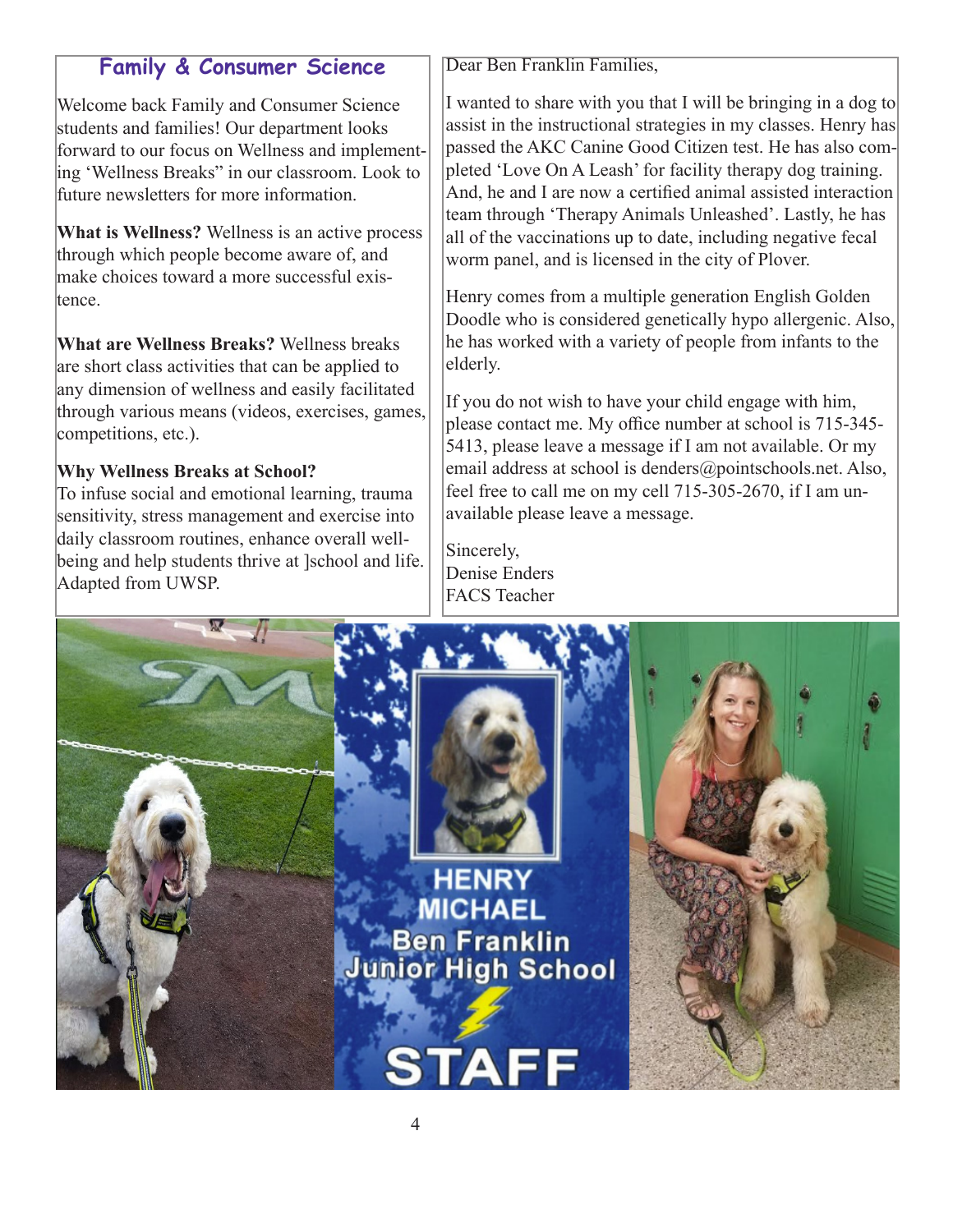### **MUSIC**

### **CONCERTS**

The music department has three evening concerts scheduled this fall.

### **Band Concert on 10/22/2019 Orchestra Concert on 10/29/2019 Choir Concert on 11/19/2019**

All three concerts will be in the Ben Franklin Auditorium, and will begin at 7:30 p.m.

### **CHOIR T-SHIRTS**

Mrs. Kue would like to remind choir students that T-Shirt order forms will be due on Friday, September 20th. The cost is \$10.00. Please include cash or a check made out to "Ben Franklin Junior High School".

### **CANDY BAR SALE & FUNDRAISER**

**Candy Sale Fund-raiser** - The annual Ben Franklin Band/Orchestra candy bar sale is taking place again this year during the first three weeks of school. Although participation is not required, we hope each student will participate because all students benefit!

The candy bars will be distributed to students on **Friday, September 6th** during music classes. Our goal is for each student to sell one or more cases of forty-eight bars. Each bar sells for \$1.50. All money will be due on **Monday, September 30th,** but may be turned in sooner. Please make a check out for the total to "Ben Franklin Junior High School" and keep the cash collected. This will greatly reduce our bookkeeping time.

The profits from this year's sale will be used to offset the cost of field trips, and to purchase instruments and equipment for our band and orchestra programs. A successful sale will enable us to provide a more enriched music education for your child. Your help is greatly appreciated!

### **MUSIC DEPARTMENT CONCERT DATES**

| Date       | Event                         | Location                       | <b>Groups</b>          | <b>Time</b> |
|------------|-------------------------------|--------------------------------|------------------------|-------------|
| 10/22/2019 | <b>Fall Band Concert</b>      | Ben Franklin Auditorium        | <b>Band Students</b>   | 7:30 PM     |
| 10/29/2019 | <b>Fall Orchestra Concert</b> | Ben Franklin Auditorium        | Orchestra Students     | 7:30 PM     |
| 11/19/2019 | Fall Choir Concert            | Ben Franklin Auditorium        | Choir Students         | 7:30 PM     |
| 12/13/2019 | <b>Band Elementary Tour</b>   | <b>Elementary Schools</b>      | Concert Band           | all day     |
| 12/17/2019 | Winter Orchestra Concert      | Ben Franklin Auditorium        | Orchestra Students     | 7:30 PM     |
| 1/10/2020  | Orchestra Elementary Tour     | <b>Elementary Schools</b>      | 8/9 Orchestra Students | all day     |
| 2/3/2020   | Winter Band Concert           | Ben Franklin Auditorium        | <b>Band Students</b>   | 7:30 PM     |
| 2/18/2020  | Winter Choir Concert          | Ben Franklin Auditorium        | Choir Students         | 7:30 PM     |
| 3/7/2020   | District Solo/Ensemble        | Marshfield HS                  | Music Students         | all day     |
| 4/20/2020  | <b>Spring Band Concert</b>    | Ben Franklin Auditorium        | <b>Band Students</b>   | $7:30$ PM   |
| 5/2/2020   | State Solo/Ensemble           | <b>UWSP</b>                    | Music Students         | all day     |
| 5/11/2020  | Spring Orchestra Concert      | Ben Franklin Auditorium        | Orchestra Students     | 7:30 PM     |
| 5/12/2020  | 7th Grade Band Concert        | Ben Franklin Auditorium        | 7th - Band Students    | 7:00 PM     |
| 5/15/2020  | Concert Band with SPASH       | <b>Pfiffer Park Band Shell</b> | Ninth Grade Band       | 11:30 AM    |
| 5/19/2020  | Spring Choir Concert          | Ben Franklin Auditorium        | Choir Students         | 7:30 PM     |
| 5/21/2020  | <b>Awards Night</b>           | Ben Franklin Auditorium        | Jazz Band              | 7:00 PM     |

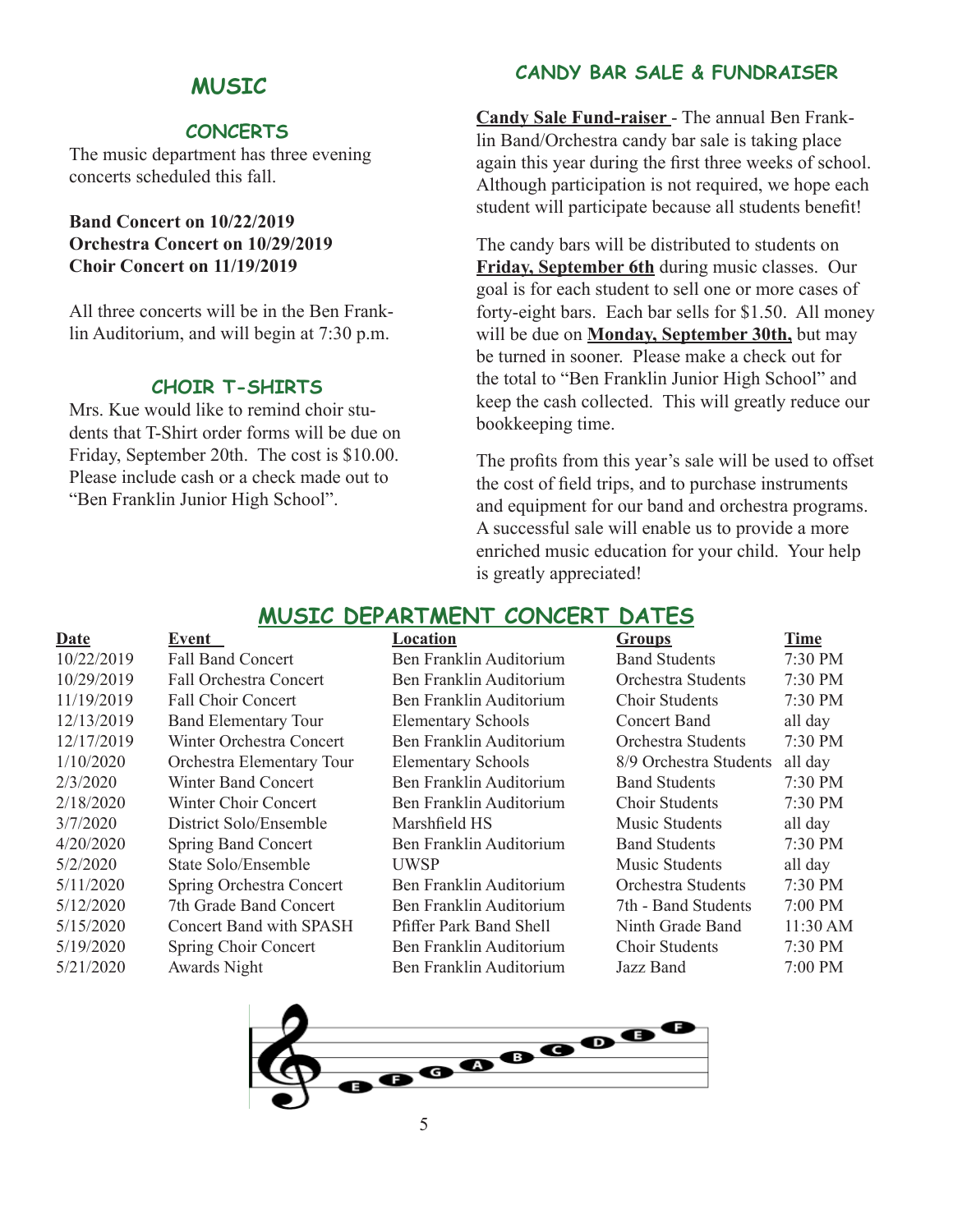# **WASHINGTON D.C. TRIP**

We are excited to once again lead the annual ninth grade, Ben Franklin Washington D.C. trip! The dates of the trip are Monday, March 9th through Saturday, March 13th, 2020. Those traveling will get to see and experience the historic sites of Washington D.C. and Philadelphia.

Registration for the trip has already begun. Registration can be completed: online (www. worldstridesdiscovernow.org), by phone (1-800- 468-5899), or by mail to World Strides (Trip ID# is 175884 ). The deadline for trip registration is Monday, October 15th, 2019. In addition, World Strides does offer scholarships. The most popular scholarship is the FLAG (Future Leaders of American Government) scholarship. Find out more about the FLAG Scholarship and apply by contacting Customer Service at 1-800-468- 5899. The application must be completed within 45 days of registering for your program. In addition, you can find out about other scholarships on their website (www.worldstridesdiscovernow.org).

For those that are not ready to register just yet, there will be an information meeting for the trip on Wednesday, September 25th from 7:00 p.m. until 7:30 p.m. The meeting will be at Ben Franklin Junior High in the auditorium. All ninth-grade students and family are welcome to come to find out more about the trip. Students are encouraged to take advantage of this opportunity to see and experience our Nation's history first hand!

# *8TH GRADE HEAVY METAL TOUR FIELD TRIP*

Each year, Ben Franklin JH School eighth grade students participate in an event called the Heavy Metal Tour. This event is attended by thousands of students throughout northcentral Wisconsin and is sponsored by the North Central Wisconsin Workforce Development Board and area Technical Colleges. Ben Franklin students will tour various manufacturing facilities in central Wisconsin and the Mid-State Technical College Stevens Point campus.

This year's Heavy Metal Tour will be held on Wednesday, October 2, 2019. There is no cost to participate and lunch is provided at Mid-State Technical College. The Heavy Metal Tour typically runs from 9:00 a.m. to 2:00 p.m., but exact departure and return times vary by bus and will be determined in late September. Students should wear closed toed shoes that day.

If you need additional information about the Heavy Metal Tour, would like to exclude your student from this event, or if your student has any special dietary needs, please contact your student's school counselor in the Student Services Office at 715-345- 5414.

# **LOCKDOWN-ALICE DRILL**

During the month of September, students and staff will participate in a Lockdown Drill. Lockdown-ALICE is an emergency procedure to be followed should a serious threat to the students and staff occur at Ben Franklin. Whenever a Lockdown-ALICE situation exists, the Stevens Point Police Department is immediately notified. In conjunction with the Stevens Point Police Department, we will conduct the Lockdown-ALICE Drill in an attempt to educate and practice with students how to react in an emergency situation. We feel this drill is beneficial to all to insure the safety of our students and staff. If you have any questions or concerns about this drill, please do not hesitate to contact Steven Prokop, Principal.

**Day Light Savings Sunday November 3, 2019**

**Follow us on Facebook!**  Ben Franklin Junior High School @BenFrankinJHS

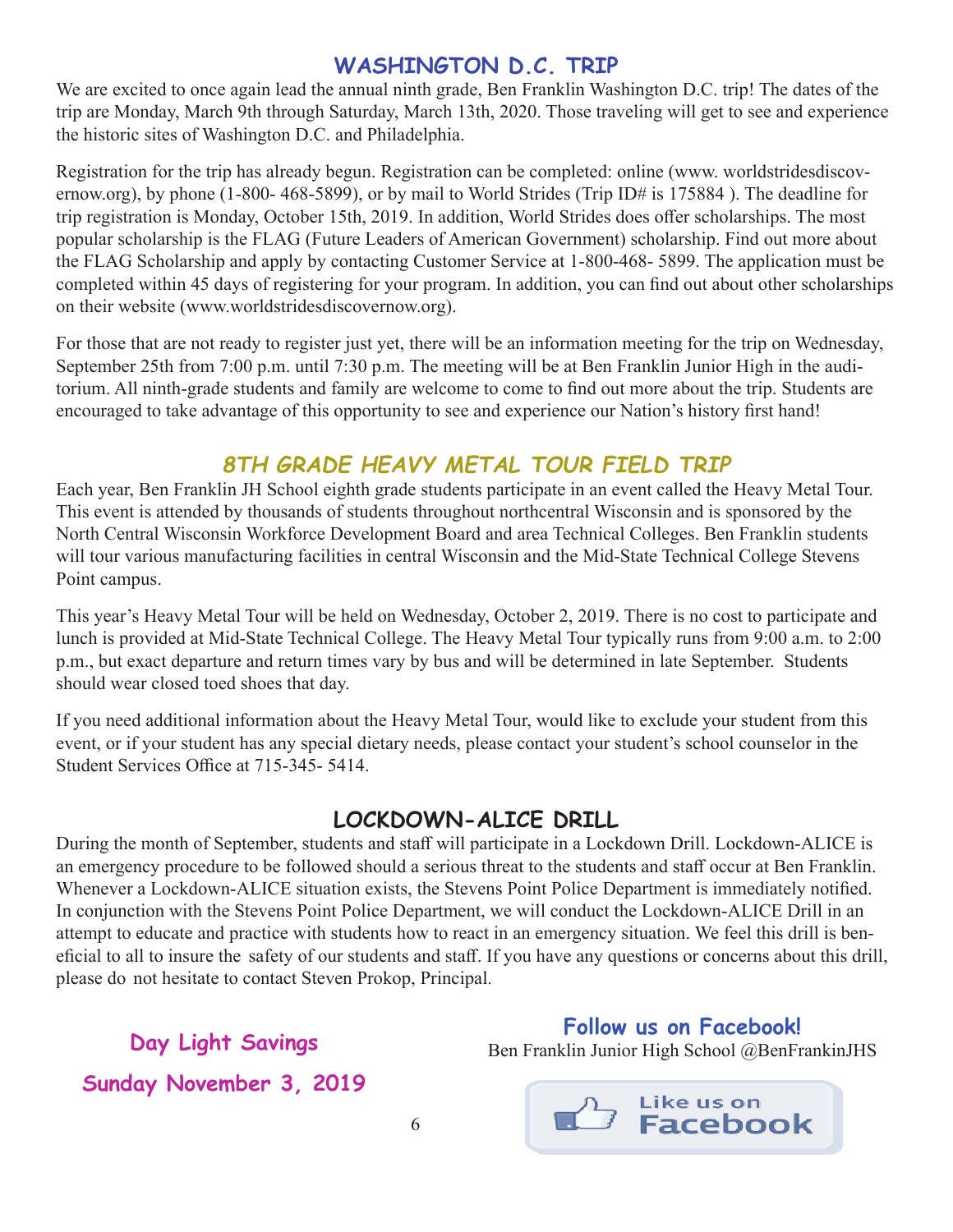### **A MESSAGE FROM OUR SCHOOL NURSE**

Any medications (prescription or over-the-counter) cannot be dispensed in the school unless the following Wisconsin State Requirements are met:

### *Prescription Medication:*

The physician and parent must sign Medication Permission Forms. Forms are available from the physician or school student service office. Medication must remain in the original labeled pharmacy container.

### *Over-the-counter medications. (Policy 453.4)*

Ben Franklin Student Services staff may provide and administer Tylenol, Ibuprofen, Benadryl, Tums and throat lozenges to students with written consent from the student's parent/guardian during regular school hours. A copy of the Parent Permission for the Administration of Over-the Counter Medication form is on-line and in the Student Services office. If you are interested in having your student receive non-prescription medication at school, complete the consent form and return it to Student Services.

### **THE HEALTH CLINIC**

Our health clinic is located in the Student Service office. The school nurse is available on a part time basis. The Student Service staff is trained to provide basic first aid. Students who are too ill or injured to return to class will wait in the health room until parents can be reached.

Our clinic is set up only for emergencies, injuries, and as a waiting area until parents can be contacted.

### **EMERGENCY INFORMATION**

To serve your children in case of an accident or sudden illness, please update the information requested. Please sign the Emergency Form. We must have one form per student. This form will also be used for athletic participation.

Examples of health conditions we should be informed of include:

- Hearing loss that requires preferential seating
- Restrictions in physical education (requires a physician's form on file)
- Vision impairment that requires preferential seating
- Special bathroom needs
- Severe food or bee allergies
- Diabetes
- Seizure Disorder

### sion 70590. I also can be reached at Portage County Health and Human Services Dept. at 715- 345-5766.

**Attention Parents and Guardians:** For the health and safety of your child, please verify the following information below before registration.

To contact me during school hours, call 715-345-5413 Exten-

**BEN FRANKLIN HEALTH OFFICE Kathy Reynolds, RN BSN MPH** I am pleased to be returning to Ben Franklin to provide school nursing services. My regular hours at Ben Franklin will be: Tuesdays - 8:30 - 4:00 Thursdays-8:30 - 4:00

**Emergency Contact Information:** Use your SKYWARD family access code to check your child's student information. Is the emergency contact information (names and phone numbers) correct? If not, you may correct the information yourself on line or call Student Services (Carmen Kraklow) at 715-345- 5457.

**Health Alert Information:** Use your SKYWARD family access code to check your child's student information. Is your child's health alert information correct? Are changes or updates needed? If yes, contact your school nurse and she will make changes and or update your child's health alert information.

**Immunization Deadline Date:** Students who have NO IM-MUNIZATION RECORDS or are BEHIND SCHEDULE by October 14th will be non-compliant with Wisconsin State Law. Please protect your child and others from vaccine preventable diseases by complying with Wisconsin's Immunization Law. If you have any questions, contact your school nurse or medical provider.

### **Additional Health Forms**

If your child has a health condition(s) and/or needs to take a prescription medication(s) at school and/or needs to take an over the counter medication such as (Tylenol, Tums, Ibuprofen, Benadryl and throat lozenges) you will need to complete the forms below:

• Health Condition Management Plans: These plans can be downloaded from the District's homepage. Click on "PARENTS" then, "FAMILY AND STUDENT FORMS". The information that you provide (on a yearly basis) will be shared with school and medical personnel for educational purposes and/or to protect the life and safety of your child.

<sup>7</sup> Seizure Disoruer<br>If you have any questions or concerns please call the<sup>7</sup> student services office at (715)345-5414.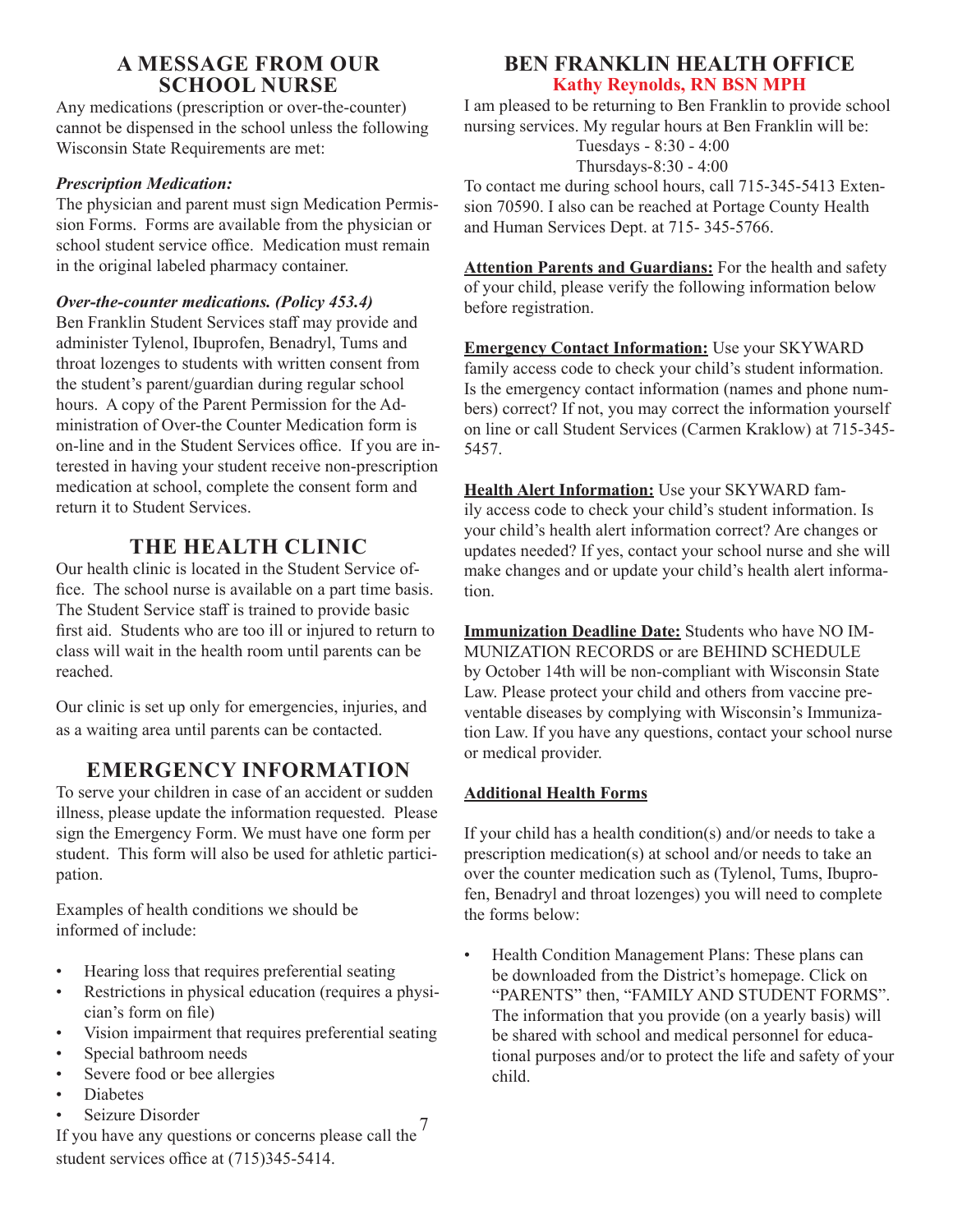- Medication Permission Forms: These forms can be downloaded from the District's homepage. Click on "PARENTS" then, "FAMILY AND STUDENT FORMS". Medication Permission forms are completed (on a yearly basis) and will be shared with school and medical personnel for educational purposes and/or to protect the life and safety of your child. Below are the descriptions of various types of medication permission forms that are available for student use.
- 1. Prescription medication can be administered to a student, if the school has on file a completed Stevens Point Area Public School District Prescription Medication Permission Form, completed by the doctor and signed by the parent. This includes medicines which the doctor has indicated that the student can self-administer (inhalers, insulin, Epi Pens, migraine and anxiety medications etc...). You may have the physician fax the SPAPSD Prescription Medication Permission Form to the Ben Franklin health office at (715)345-7380 or Ben Franklin main office at (715)345-5696. Other prescription medication forms may be acceptable if they include the required information listed in the SPAPSD medication policy.
- 2. Over the counter medication can be provided and administered in the Ben Franklin health room if the school's Over the Counter Medication Permission Form has been completed and signed by a parent/ guardian for this school year.
- 3. Non-prescription medication provided by the parent/guardian can be administered to your child if a Non-Prescription Medication Permission Form is completed and signed by the parent/guardian.

All health condition forms, medication forms and the District's medication policy are also available at Ben Franklin Health office and at the Bliss Center (Student Services Office).

If you have any questions or concerns, please leave a message for the school nurse at (715)345-5413. She will return your message as soon as possible. Thank you!

# **STUDENT PLANNERS**

Student planners have been distributed to all students, grades 7 through 9. The planner program has been extremely successful at our school because:

- Teachers assist students in their organizational
- skills Parents monitor student assignments and classroom
- expectations<br>
Teachers communicate with parents through the<br>
planner
- Students are more accountable for their assign-<br>ments

We appreciate your cooperation in this matter.

### Program Expectations

- **SCHOOL STAFF WILL:**<br>• Require that students bring their planner to class
- 
- Assist students in recording assignments<br>Use the planner as a communication tool with parents<br>Use the planner as a hall pass<br>Provide a reward and incentive program
- 
- 

### **STUDENTS WILL:**

- Bring their planners to each class during the school
- day<br>
 Use the planner to record assignments, tests, projects<br>
 Share teacher notes with parents<br>
 Share parent comments with teachers
- 
- 

- **PARENTS WILL**:<br>• Use the planner as a communication tool with
- teachers Check the planner to assure its appropriate use Support the planner program at the school
- 

Please assist us in promoting better organizational skills and higher achievement by discussing and re- viewing the planner with your son or daughter.

# **FEE STATEMENTS**

Fee statements on accounts with a balance will be sent out the end of September. Please note that if your student had a schedule change that changed their fee amount you may receive an updated statement reflecting the new amount.

You may pay fees on-line, in the main office or mail them to Ben Franklin Junior High School. If you have questions on your fee statement, please call 715-345-5413 and ask for Kim.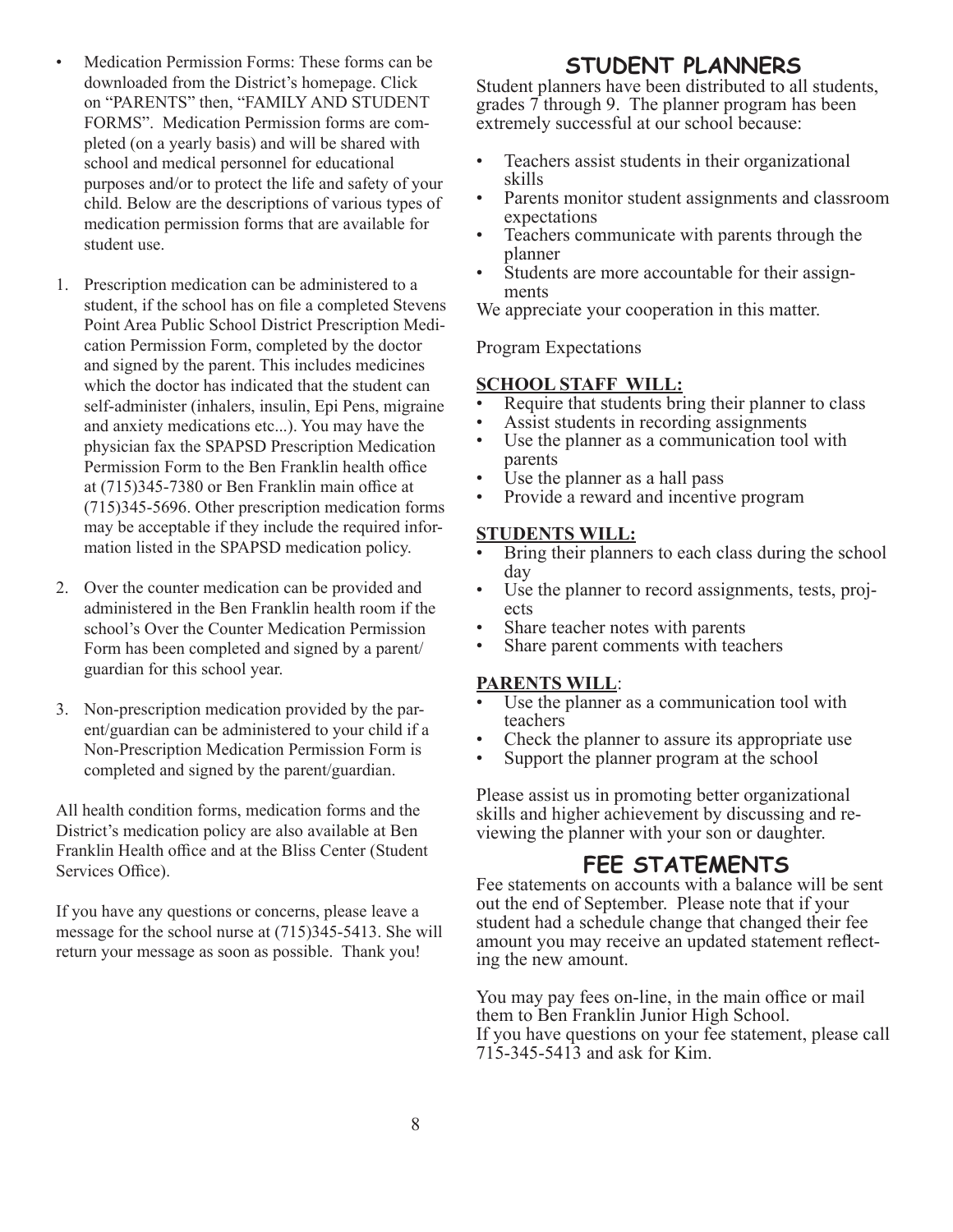# **COMPUTERIZED LUNCH PROGRAM**

Each student is issued a 5-digit pin number to use in the lunch line. The pin is located on the students schedule. When students come through the lunch line they will punch in their number into the keypad. This will bring up their lunch account. The cashier will enter in the purchases (lunch and ala carte) and the amount will be deducted from the account.

Students should memorize their pin number before they come through the lunch line. Individual student pin numbers are confidential and should not be shared with or used by other students.

There will be no charging of lunches at the secondary level (per Board Policy 665). If a family account is negative, students will have the option of paying cash for their meals. All accounts will be set up as family accounts; however, an individual account can be set up for a secondary student if a parent requests it. Students are strongly encouraged to put money on their account for lunch and ala carte purchases. Cash sales will be accepted at the end of the line only.

All payments should be put in an envelope with the first and last name of the student clearly marked on the outside. Payments will be posted to accounts daily.

Lunch prices are \$2.30 per student lunch.

# **ALA CARTE PURCHASES**

Families have the option to set an ala carte limit in Skyward Family Access. At the end of each school year theses limits are reset. If you would like to set a limit on your child's ala carte purchases, please log into Skyward Family Access or contact the Food Service Office at (715)345-5435.

# **BREAKFAST PROGRAM**

Breakfast is served for students from 7:15-7:35 AM. The charge is \$1.20 per breakfast or \$6.00 per week with an extra milk costing \$.35 each. Free and reduced eligibility applies to the breakfast program as well as the lunch program.

### **HONOR ROLL**

We use the following grade point average to determine honor roll.

> 3.2 and higher - Honors 3.6 and higher - High Honors 4.0 - Highest Honors

Ninth grade honor roll students will continue to be printed with the SPASH Honor Roll.

Honor Rolls are generated in the following manner:

1. GPA at the end of first quarter using the quarter grade.

2. GPA at the end of the first semester using the semester grade.

3. GPA at the end of the third quarter using the quarter grade.

4. GPA at the end of the second semester using the semester grade.

# **STUDENT DROP OFF AND PICK UP**

Parents who personally transport their student to and from Ben Franklin should not use the bus driveway off Water Street. This causes potential danger involving both vehicles and pedestrians, especially in snowy conditions. Do not drop students off on the Water Street median. It is unsafe for students to cross Water Street.

Parents should use the driveway off Polk Street to drop off and pick up students.

Students should not be dropped off at Door 12. (The door near the tennis courts.) Parents should not be picking their student up at Door 12 until after 3:30 p.m.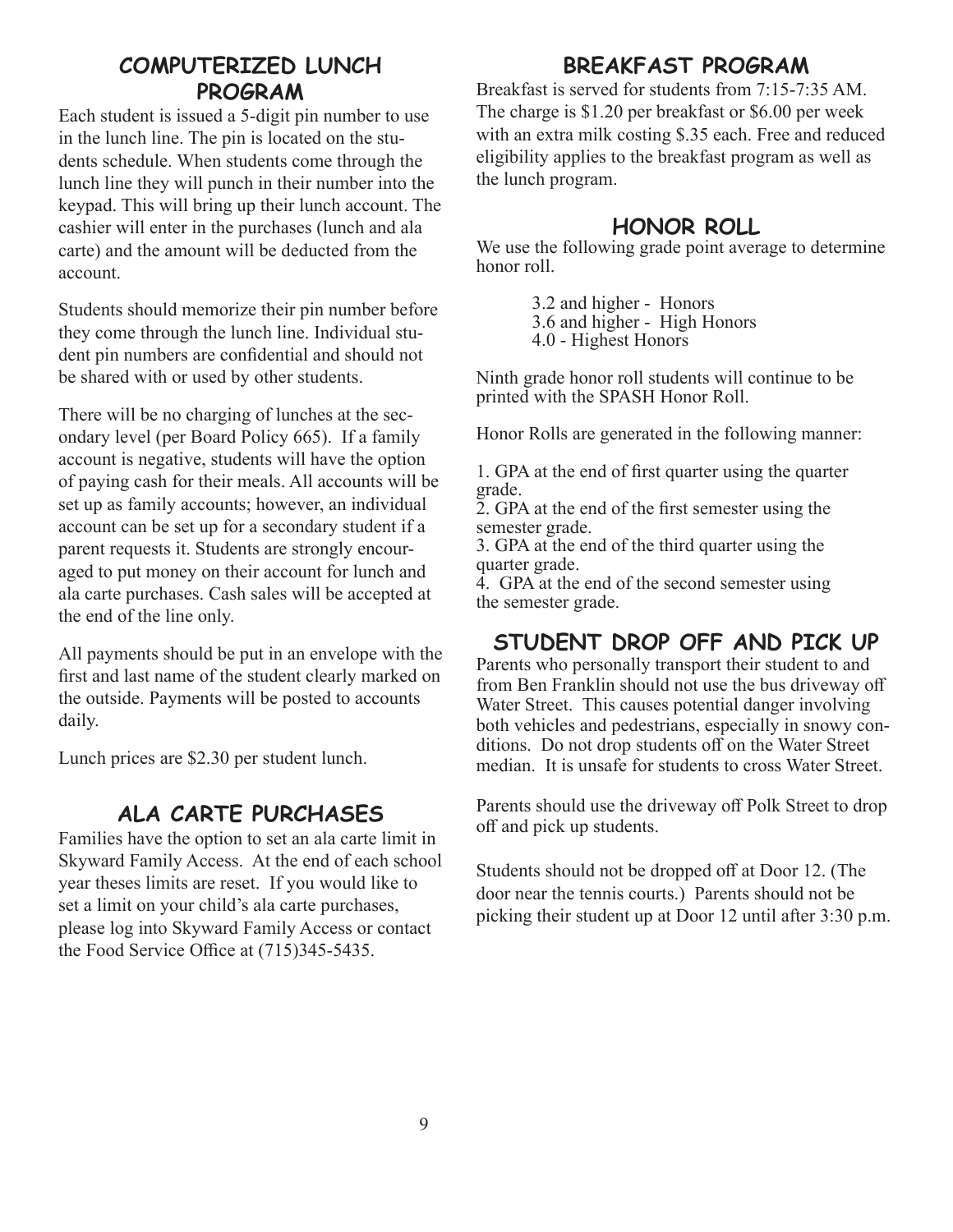### **PERFECT ATTENDANCE!**

In an effort to promote educational excellence and good work habits, the staff presents Perfect Attendance Awards at the end of each school year to deserving students. This recognition is awarded to students who have not missed any classes (other than school-related absences) during the entire year. Because we understand that doctor and dental appointments cannot always be scheduled after school, we ask that students working toward perfect attendance schedule these appointments during their lunch period.

# **REGULAR SCHOOL ATTENDANCE** appearance in truancy court. **CRITICAL TO STUDENT SUCCESS**

We are proud of the academic and extracurricular opportunities that we provide to students: however, no one can take full advantage of school opportunities without being present on a regular basis. There is a significant relationship between student attendance and student achievement. Educational research suggests that students who attend school regularly are likely to develop the literacy, technical and social skills that greatly increase the chances for adult success. In fact, student attendance consistently predicts performance on standardized achievement tests as well as grades (Lamdin, 1996).

# **ATTENDANCE POLICIES**

Attendance is required every day in all classes. Teachers take attendance each period. A student with an unexcused absence will be required to make up time.

**Illness:** On the day a student is absent, parents must call the office (715-345-5413). The best time to call is between 7:30 a.m. and 9:00 a.m. If parents have not called the school, a pre-recorded message will be sent to parents/guardians.

**Vacation of 3 days or more:** Students should bring a note from parents to the office and pick up a Pre-Arranged Absence form about one week in advance of a vacation. This is to be signed by all teachers and returned to the office. It is the responsibility of the student to make up work for any absence. Students should make arrangements to complete assignments ahead of their time out, so that they are not overloaded when they return.

# **WHAT IS TRUANCY?**

Truancy is defined as being absent from school for part or all of a school day without an acceptable excuse. A "habitual truant," according to the Wisconsin State Statutes, is a pupil who is absent from school without an acceptable excuse for part or all of 5 days in a semester. Parents of students who are close to being considered habitually truant will receive a communication from the Assistant Principal. In addition, all attempts will be made to address issues that may be related to the truancy. A citation may be issued by the Stevens Point Police Department for truancy and/ or habitual truancy, which results in a mandatory

# **CELL PHONE USE**

The use of cell phones, radios, CD players, cameras, audio recording devices and all other personal electronic devices during the school day is not allowed as they are an unnecessary distraction and disruptive to the learning environment. The use of imaging devices or imaging features of personal electronic devices (video or picture phones, cameras or video recorders, etc.) by students is not allowed in the building without prior approval and under the supervision of a staff member. Students are expected to have these items turned off and put away during the school day. Students who violate this policy will be required to surrender their device for the remainder of the day and will have disciplinary consequences. Repeated violations will result in a parent being required to pick up the device. If there is an emergency, parents can get a message to their child through the main office.

# **E-Cycle**

Ben Franklin's fall E-Cycle drive will be held Saturday, October 19th. The time for drop off will run from 8:00 am - Noon. See you on the 19th!!

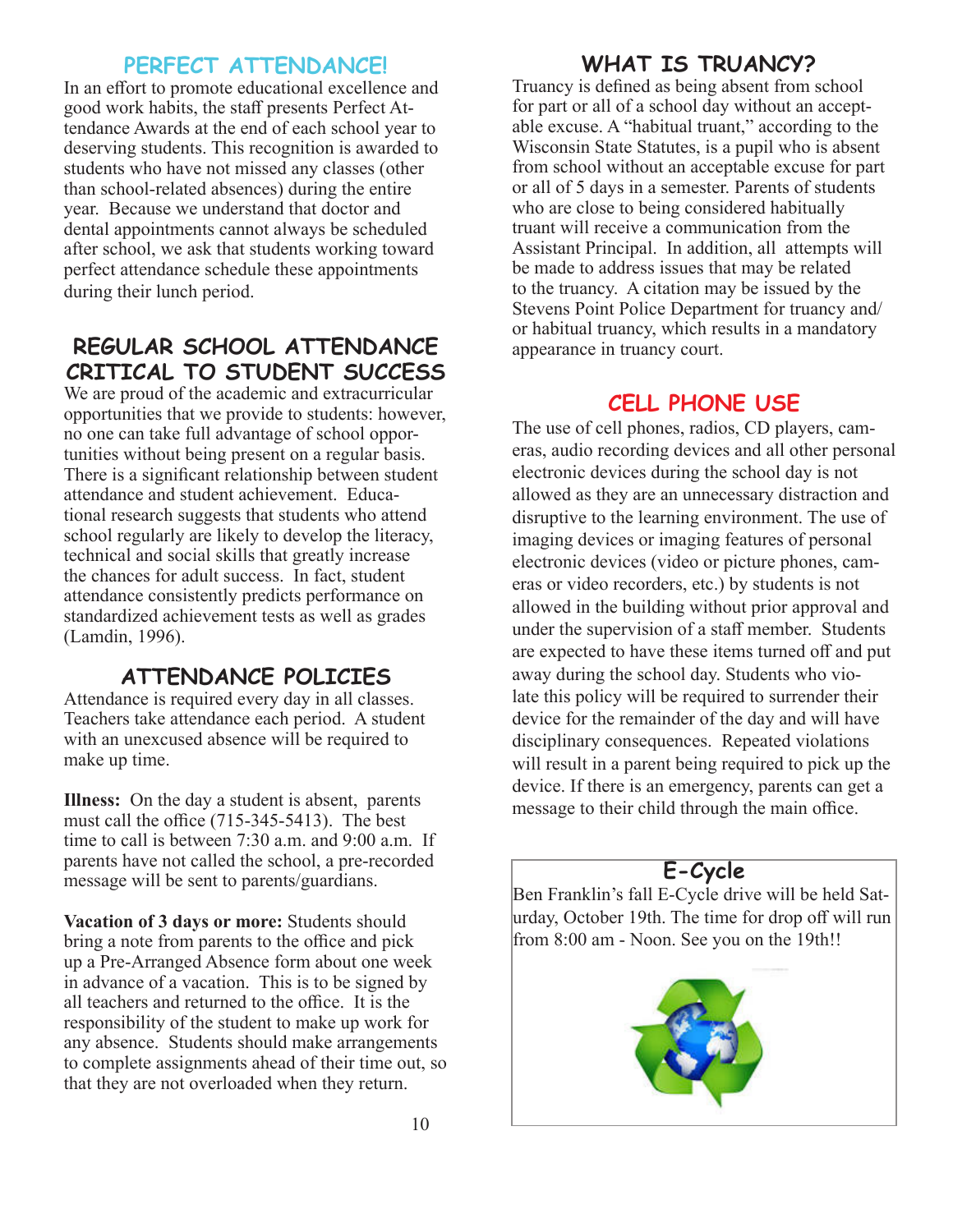# **Family Access & Gradebook**<br>We recognize that parents want to play an active

role in their student's education. To make it easier for parents to stay involved, Ben Franklin Junior High and other schools within the Stevens Point School District provide parents with the ability to view students grades, attendance, schedules, and lunch account balances via the Internet, anytime, day or night.

The software that makes this possible is Family Ac- cess by Skyward. If parents choose to participate in Family Access, they will be able to obtain access to the software by visiting the Ben Franklin website.

The Gradebook portion of Family Access is uti- lized by teachers at Ben Franklin. This component allows parents to access their student's individual class grades eliminating the possibility of a surprise at report card time, and improving parent/teacher communication. The software provides direct email links to each of a student's teachers using the grade- book program. This allows for quick questions to be asked and for information to be provided. When viewing student grades, parents will see a list of assignments, dates, point values, and points earned. As teachers update grades (on a weekly basis) they may also include comments.

Parent interest in their student's education is important to student success. With PaC Family Access it is more convenient for parents to keep up-to-date on their student's grades and communicate with teachers.

PLEASE NOTE: To remain compliant with the Family Educational Rights and privacy Act (FER-<br>PA) staff cannot send information regarding grad-<br>ing, attendance or discipline to parents and guard-<br>ians via e-mail without parent/guarding consent. If you do not wish to have this information communi- cated via email, please contact the school office to receive an email opt-out form.

Parents may access this information by requesting a secure and private login and password.

For more information on Family Access, contact the main office at (715)345-5413.



# **Ben Franklin Web Site**

How can the Ben Franklin Junior High School Website help you and your student?

- School policies/procedures
- Lists of extracurricular activities
- Staff names and e-mail addresses
- Department telephone numbers
- Department information
- Course information
- Course websites for homework purposes
- Daily announcements
- School calendars
- Parent newsletters
- Family Access
- Ben Franklin Facebook link

# **Children of Divorced or Separated Parents' Rights**

The Stevens Point Area Public School District shall maintain neutrality between parents who are involved in an action affecting the family, unless otherwise directed by court order. It is the responsibility of the parent's to notify the district of any such order.

Rule:

The parent enrolling the student in school shall be considered to be the custodial parent and that parent's residence shall be considered the student's residence for school purposes, unless a court order or other satisfactory documentation is presented which specifies otherwise.

Either parent of a student affected by divorce or legal separation may receive school mailings, progress reports, view student records, visit the child's school and attend parent/teacher conferences of their child(ren) under the conditions of this policy. Unless a parent has been denied physical placement with his/her child(ren), both parents may have access to such information. Generally, one parent/teacher conference will be held for each student.

The building principal shall inform classroom teachers of those students for whom a non–custodial parent's access to information has been restricted by court order.

A student enrolled in the district may be released from school to either the custodial or non-custodial parent, unless the custodial parent has presented a court order or other legally binding document, which prohibits such a release.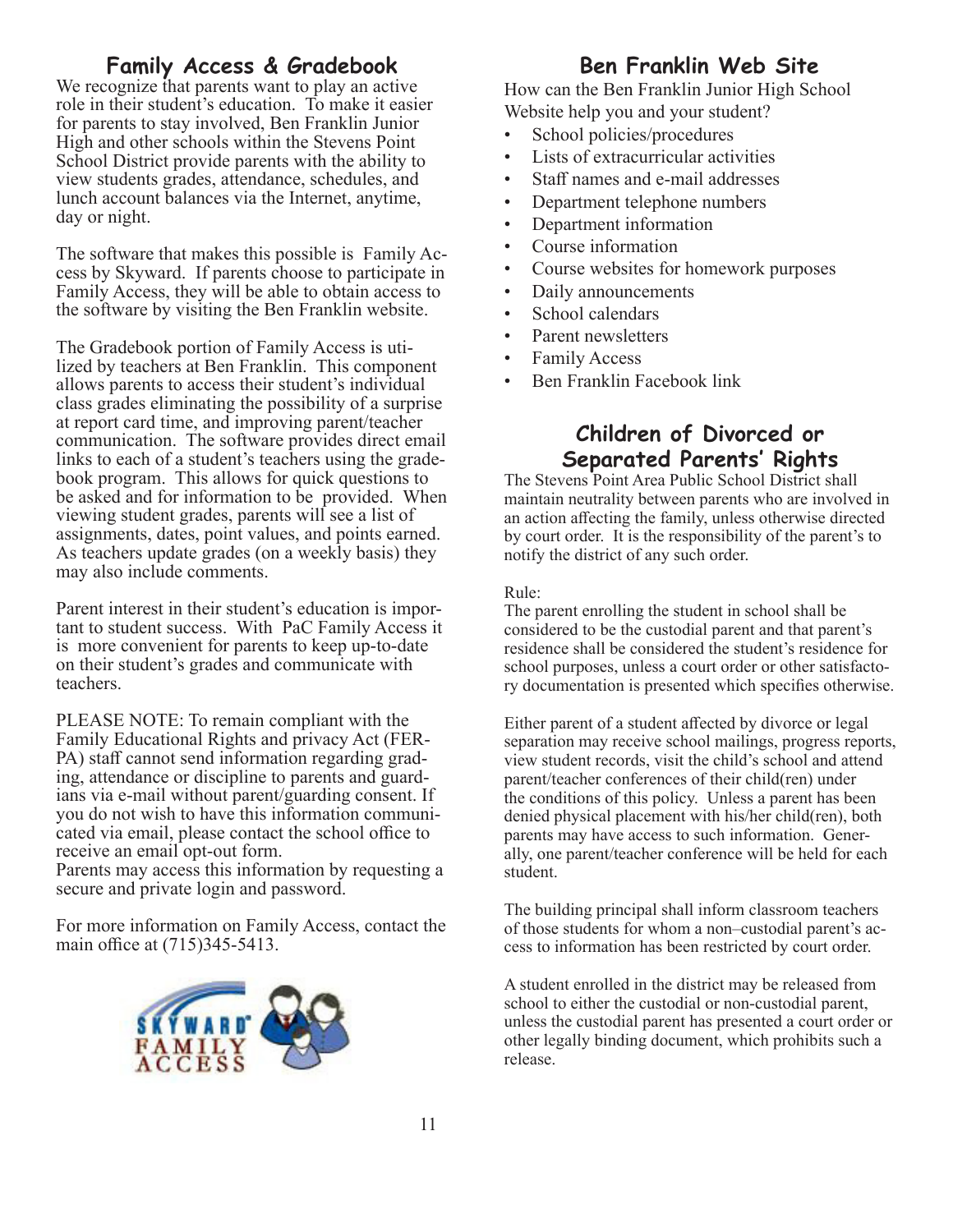# **Ben Franklin Athletics**

At the junior we highly encourage students to explore as many different activities as possible. We try not to cut athletes out of the 7-8 grade sports, so for the most part we accommodate as many kids as are interested in a sport. We emphasize participation to enable athletes to get as much involvement in games/meets as possible.

We ask students to sign up for sports in advance via our online sign up on our web page. This allows us to organize teams and schedule games to accommodate our numbers. Once students make the commitment to participate in a sport, we ask them to honor that commitment until the season ends. We try to keep our team numbers low in order to allow for maximum participation. When athletes quit during the season, we sometimes have difficulty fielding teams.

Many of our students have competed in summer and club sports. The rules about attending practice may be relaxed in those activities. In the school setting, practices are held at least four days each week (in many sports five days a week). We expect athletes to attend all practices. In each practice skills are taught, which will be used in contests. It may be difficult finding time to review these skills with the one or two kids who miss practice. Coaches will expect notes from parents/guardians excusing absences. Hair appointments, shopping, baby-sitting and birthday parties will probably not be excused. Notes should be brought in advance to the coach for excused absences. Too many excused absences may mean less playing time in contests/games.

Good effort and behavior are expected at all practices and games. The coach is in charge of the team. If students have a question about technique, they should look for an appropriate time to ask them. At Ben Franklin we have coaches with a wide variety of coaching experience. All coaches have something to offer. Kids can learn something from a coach, even though he/she may not be the most experienced coach.

Playing time at Ben Franklin is fair but not necessarily equal. Attendance, behavior, effort and ability

are some reasons why kids may not get equal playing time in contests. We provide playing time for kids who attend and show effort in practices. Athletes have to be passing in all classes in order to participate in sports. In addition, we expect them to sign an athletic code, which outlines appropriate behavior, and consequences if they do not demonstrate appropriate behavior.

It is our desire that all kids have an enjoyable experience in junior high athletics. We want kids to explore the various opportunities we offer in order to make intelligent choices as to the sports they may wish to continue in. There is a responsibility to the athletes to remain committed to the team, attend practices, and show proper behavior in practices and games.

Dan Gagnon -Ben Franklin Athletic Director

### **GRADES 7/8 WINTER SPORTS MEETING**

**Monday, October 14th Ben Franklin Auditorium Team Meetings with coaches @ 6:30 for everyone Athletic Code meeting @ 7:00 for those who did not attend the Fall Sports Meeting**

### **Grades 9-12 Winter Sports Meeting Tuesday, October 29 @ 6:30 SPASH**

**2019 Winter Sports Start Dates: Boys' 7/8 Basketball: Tuesday, October 15 Boys' 9th Basketball: Monday, November 18**

**Girls' 7/8 Basketball: Monday, January 6 Girls 9th Basketball: Monday, November 11**

**Boys' 7/8 Wrestling: Monday, November 18 Boys' 9th Wrestling: Monday, November 18**

**Gymnastics (9-12): Monday, November 11**

**Boys Hockey (9-12): Monday, November 11 Girls Hockey (9-12): Monday, November 11**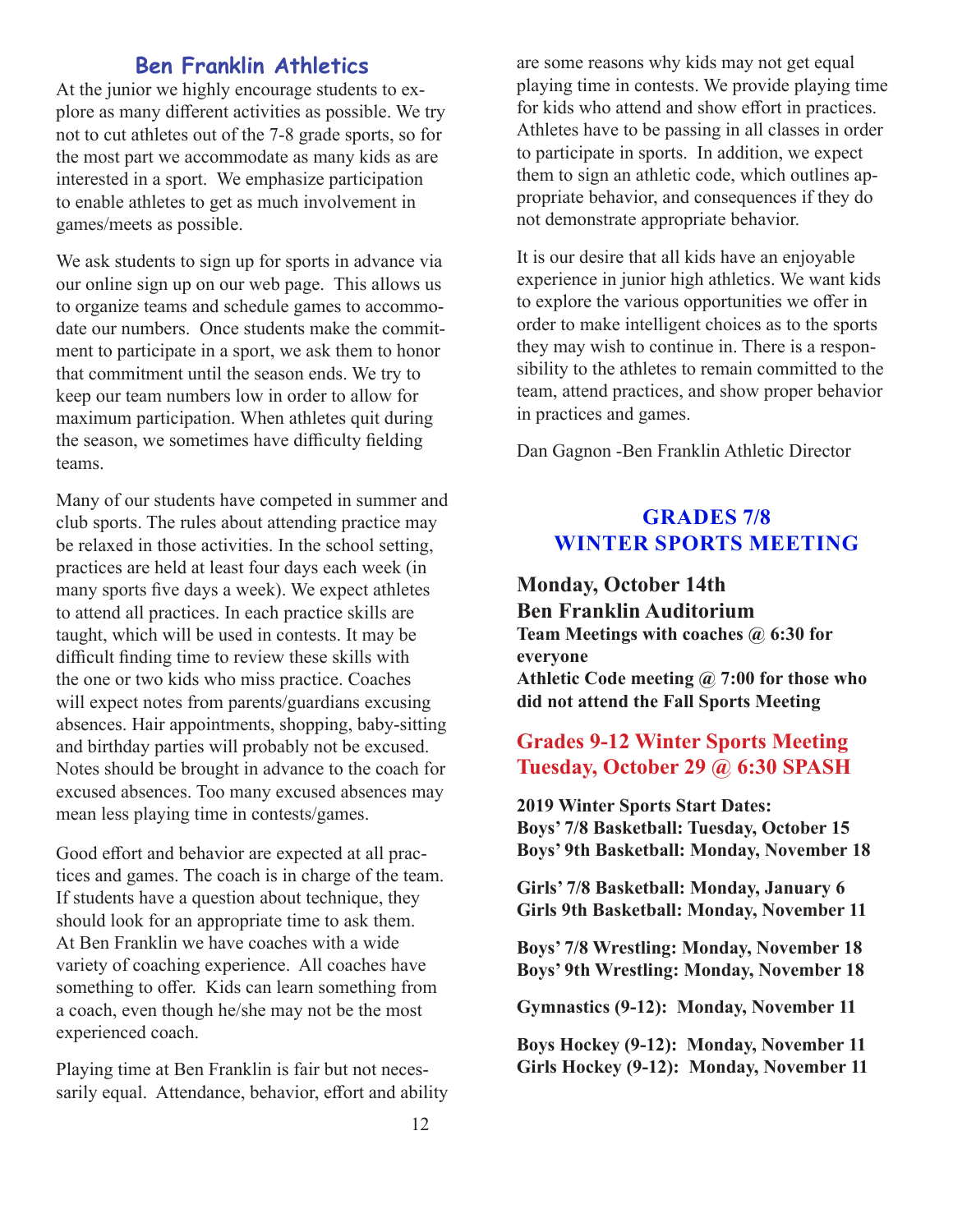### **To participate the first day of the 2019-2020 season athletes will need the following materials turned in:**

1. WIAA Physical Card must be on file at Ben Franklin Junior High

A. If your physical is prior to 4/1/2018 it has expired. A new exam is needed for athletic participation. B. If your physical is dated between 4/1/2018

– 3/30/2019 your physical exam is valid as long as you filled out the Alternate Year Form in the Skyward online athletic forms.

C. If your physical is dated 4/1/2019 or after no new exam or alternate year card is needed at this time

2. The Junior High Athletic Code, WIAA Concussion Form and Alternate Year Card form must be filled out online under your Skyward Family Access account. Please click on "Online Forms" to fill them out. If you filled them out for a fall sport there is no need to do again. If you need a tutorial please find the document under "Charger Documents" located on the Ben Franklin Athletics webpage.

3. Fees must be paid by the day of the first game/meet in order to participate in the contest.

# **BACKPACK PROBLEM**

According to a recent survey conducted by the American Academy of Orthopedic Surgeons, 58 % of orthopedists reported seeing school age patients complaining of back and shoulder pain caused by weighty backpacks. "The extra stress placed on the spine and shoulder from heavy loads is causing some unnecessary problems in children," says orthopedic surgeon Dr. Charlotte B. Alexander. Here are a few guidelines for students: A backpacks weight should not exceed 20 percent of a students' body weight. Students should use both of the backpack's straps, firmly tightened, to hold the pack two inches above the waist. Also, students should make frequent trips to their lockers to replace books.

# **CONNECTIONS IMPORTANT TO STUDENT SUCCESS**

The school year is well underway and we are actively engaged in the business of teaching and learning.

With the large number of clubs and activities for students along with the extracurricular programs there are many ways for students to have a good time at school. Research shows that students who are actively engaged in their school do better academically. There is a list of the clubs and activities in the student planner. Check it out and get connected in a good way.

### **YEARBOOK SALES**

During the advisory period on the first day, students received information about ordering a yearbook through Josten's. You may use the pamphlet sent home to mail in your order, or visit the Josten's website to order a yearbook from Josten's directly. The cost of the yearbook, if purchased by the end of December is \$26. The cost after December raises to \$30. We do not collect money at the school, all money is sent to Josten's or paid via credit card online. We have a great product at the end of each year and we are excited to start creating great memories to share!

If you have a student who is interested in participating in Yearbook Club, we will start either late September or early October. Our meetings are from 3:15-4:00 (4:30 when needed) on Mondays. We welcome all students to join, it is a lot of work, but it is a lot of fun creating the yearbook!

### **CLUBS**

Clubs meet outside of the regularly scheduled school day. Clubs are open to all students. For club discriptions, go to the Ben Franklin website, click on "Co-Curricular" then, "Clubs and Activities".

# **ANNOUNCEMENTS**

Daily announcements are read over the P.A. system at the start of second hour. Students are expected to pay attention to these announcements as they contain important information about activities, clubs, and other events at school. Announcements also posted on TV monitors and our school website.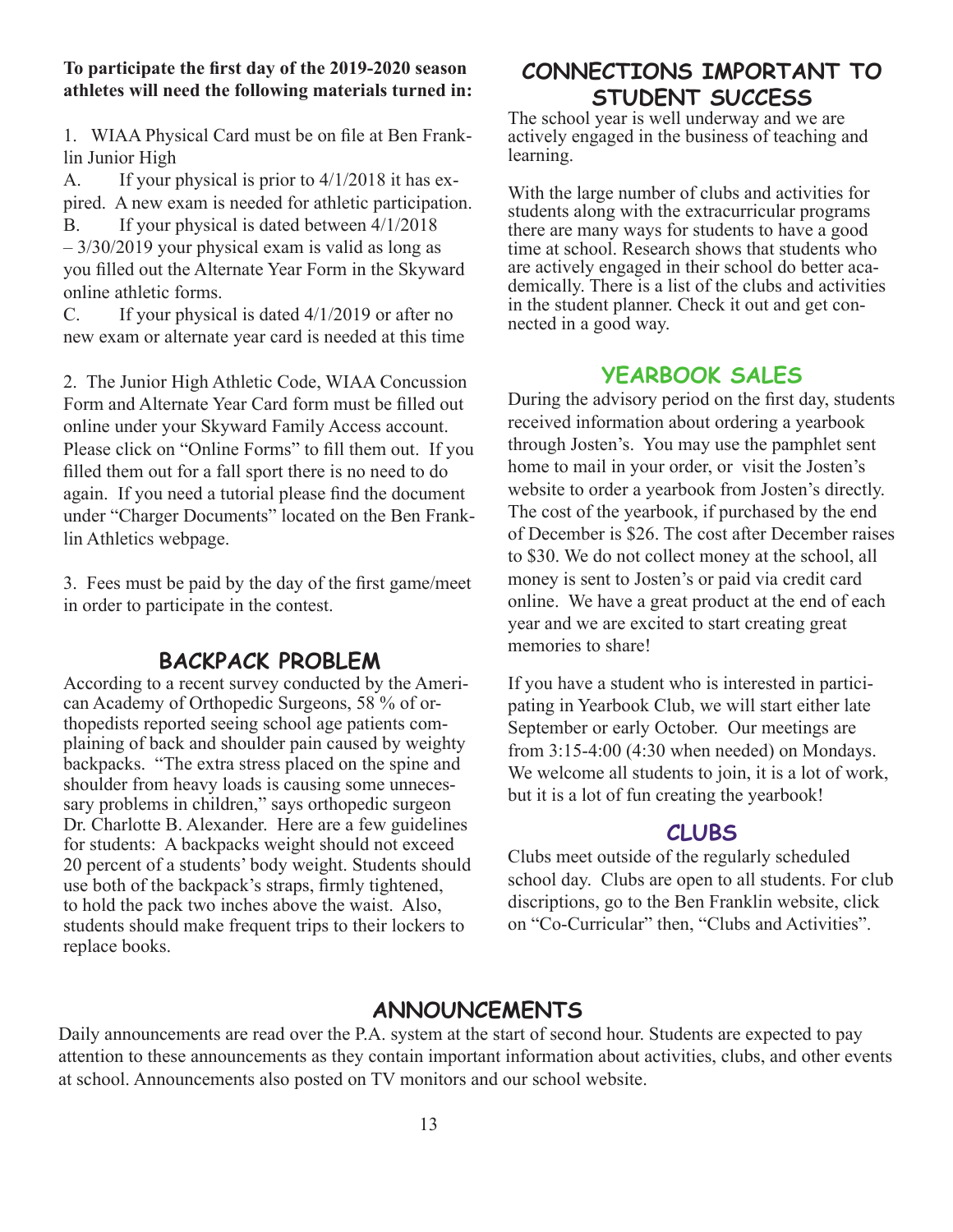# **ACADEMIC SUPPORT SERVICES**

**C.A.R.E. Charter School - Concerned About Reaching Everyone. Charter School for at-risk students. This** charter school provides a smaller academic setting for students who are at risk of failure due to social, emotional, truancy, or academic concerns.

**AIM—Achieving In Math -** These math classes at each grade level provide additional math support for students who have not achieved proficiency on the state assessment. There is also a focus on improving basic math skills.

**Advanced Courses -** Advanced courses in the four core subject areas, English, social studies, math and science are available for academically talented students in grades 7-9.

**Charger Connection -** Charger Connections is a Mentoring Program between a teacher, student, and families. The teacher/mentor works to create a positive relationship with the student and to engage the student in academic, social, and behavioral success.

**ESL** - English as a Second Language - The ESL classes are designed to assist English Language Learners (ELLs) in acquiring academic English.

**Math Lab -** Math teachers are available before school on a rotating schedule to tutor any interested or needy math students.

**PaC Family Access -** Eliminate surprises at parent/teacher conferences and report card time. View student's attendance, grades, demographic information and next year scheduling with an easy "point and click".

**Special Education Programs**

Learning Disabilities Intellectual Disabilities Hearing Impaired Emotional Behavioral Disabilities Speech/Language

**Study Centers -** Study labs are structured in a way to monitor student performance and provide individual tutoring/support as needed.

**Reading/Math/Writing Interventions -** Students receive focused math/reading/writing interventions during study lab.

# **BUILDING INITIATIVES 2019-2020**

**GATEWAY TO TECHNOLOGY 1 & 2** Gateway to Technology is a required course designed to expose students to technology and engineering. The course is hands-on learning activities.

**INTRO. TO ENGINEERING & DESIGN** The course provides students realistic experiences related to the field of Engineering and it is part of a nationwide curriculum that is endorsed by the Engineering community. **RtI—RESPONSE TO INTERVENTION -** Response to Intervention involves conducting universal screenings of all students in the areas of reading and math, providing effective interventions matched to student need, and monitoring progress frequently.

**PBIS—POSITIVE BEHAVIOR INTERVENTIONS AND SUPPORTS -** Positive Behavior Interventions and Supports is a school-wide model to teach and reinforce good attendance and appropriate behaviors in all areas of the building throughout the school day. This year we will be analyzing behavior trends using Oasis data with the goal of developing a comprehensive recognition program for students who maintain appropriate behaviors. Any staff members interested in joining this team are always welcomed.

**PRINCIPAL OF BIOMEDICAL SCIENCE -** Principles of Biomedical Science (PBS) provides an introduction to biomedical science through handsonprojects and problems. Students investigate concepts of biology and medicine as they explore health conditions including heart disease, diabetes, sickle-cell disease, hypercholesterolemia, andinfectious diseases.

**UDL -** The Ben Franklin staff is committed to differentiation which includes an awareness of and appreciation for student differences and a commitment to meet learners' individual needs.

**SENTRY FOUNDATION 1:1 LAPTOP INITIATIVE - The 1:1 Laptop Initiative provides equitable student** access to technology and creates educational experiences that integrate technology into student learning in an effort to prepare students for a highly competitive and technological world.

**EDUCATOR EFFECTIVENESS** - Ben Franklin staff will implement the Educator Effectiveness teacher evaluation model.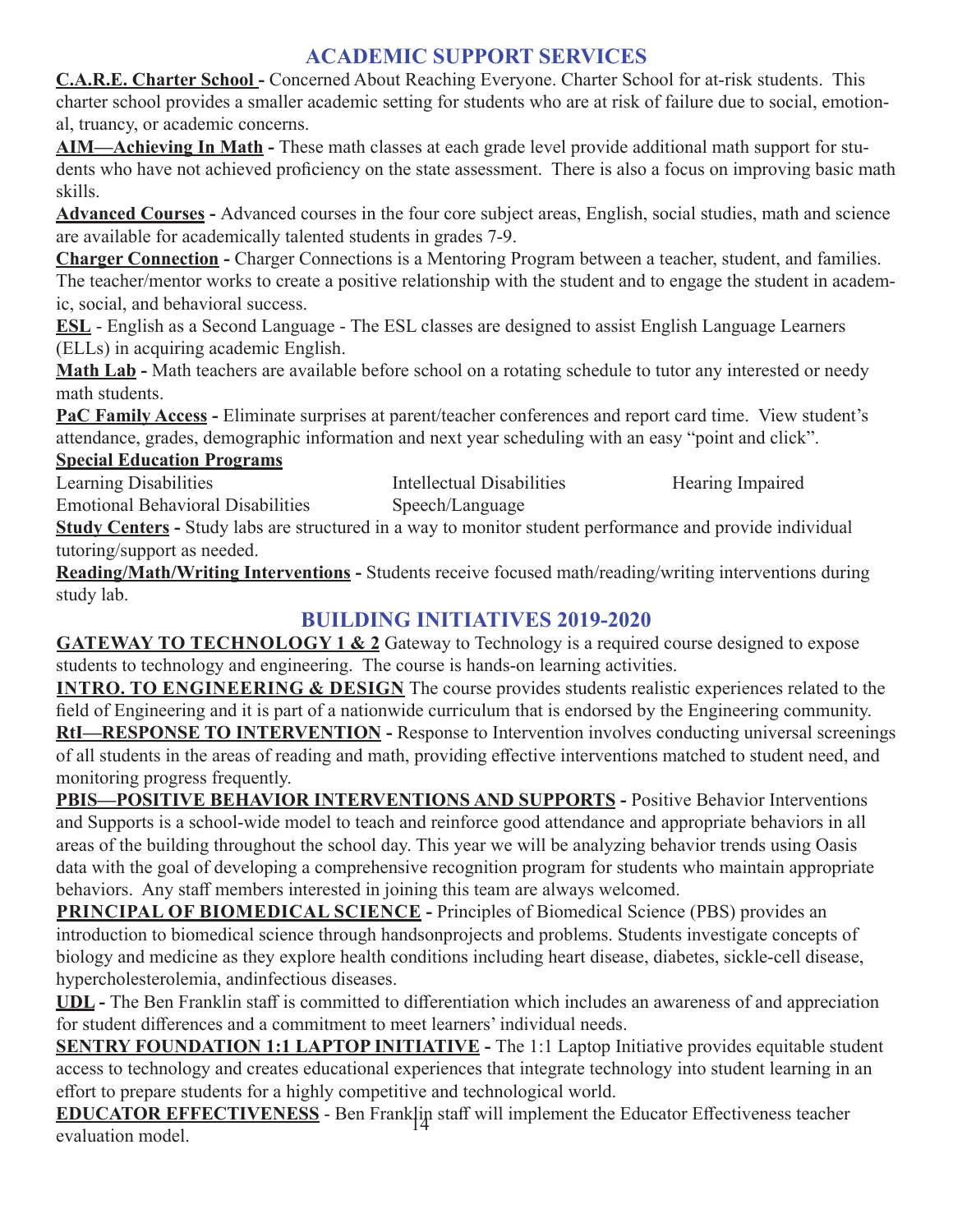# **State & Federal Annual Notice Requirements**

*For complete policy notices, please go to: www.pointschools.net and click on the Parents tab and select annual notices. You may also call the Superintendent's office at (715)345-5444.* 

*Human Growth and Development Instruction: Distribution of curriculum to parents; notice. Each school board that provides an instructional program in human growth and development shall annually provide the parents or guardians of each pupil enrolled in the school district with an outline of the human growth and development curriculum used in the pupil's grade level, information regarding how the parent or guardian may inspect the complete curriculum and instructional materials, an explanation of the exemption under sub. (4), and a statement that pupils exempted from instruction under this section will still receive instruction in the subjects under s. 118.01 (2) (d) 2. c., unless exempted, and s. 118.01 (2) (d) 8. The school board shall make the complete human growth and development curriculum and all instructional materials available for inspection by a parent or guardian upon his or her request at any time, including prior to their use in the classroom.*

*Locker Searches: School administrators for any reason may conduct periodic general inspection of lockers at any time without student consent and without a search warrant. Searches are authorized in the district for the purpose of maintaining order and discipline in the schools and to protect the safety and welfare of students and school personnel.*

*Military Opt-Out Forms Available: For parents who do not want their child's directory data released to military branches, a "Military Opt-Out Form" can be downloaded from the Ben Franklin website under "Parent Resources/BF Forms/Reference Documents", This option is available as a part of the No Child Left Behind legislation. For the complete policy on Student Records, please go to the district webpage at www.pointschools. net, Board/School Board/Policies/347.* 

*Nondiscrimination, Anti-Harassment, & Anti-Bullying: The district is committed to maintaining a policy of non-discrimination in all aspects of the district's operations. Acts of discrimination will not be tolerated. The district is committed to maintaining a learning and working environment free from any form of harassment, including, but not limited to bullying and sexual harassment. The district is committed to maintaining a policy of equal opportunity for students in curricular, co-curricular, student services, and other programs operated by the district. The district is committed to maintaining a policy of equal opportunity in all personnel matters and procedures. It is the intent of the district to comply with both the letter and spirit of the law in making certain that discrimination, including bullying and harassment, does not exist in its policies, regulations, and operations.*

emotional or learning disability or any other characteristic **p**ro-<br>tested by followel state on least liny in the educational and comp *Non Discrimination: The Stevens Point Area Public School District shall not discriminate on the basis of sex, race, color, national origin, ancestry, creed, religion, pregnancy, marital or parental status, sexual orientation, handicap or physical, mental, tected by federal, state or local law in the educational programs or activities which it operates or in employment practices. If you have questions or concerns, please contact the district's pupil services office by calling (715)345-5454.*

*Sexual Harassment: It is the policy of the Stevens Point Area Public Schools/Ben Franklin to maintain an educational environment that is free of sexual harassment. To assist students in becoming aware of this policy, a shortened version, along with examples of unacceptable conduct, has been placed in their handbook and posted in each classroom. In addition, individuals have been designated to assist students in reporting violations of this policy. Please assist us in implementing this policy by reviewing it in your student's assignment notebook, which is provided to your student the first day of school. If you have any questions about the Sexual Harassment Policy or wish to obtain a copy of it, please contact the Main Office.*

*Student Alcohol & Other Drug Use: In order to establish and maintain a drug free educational environment, students of the Stevens Point Area Public School District shall not knowingly possess, use, distribute, sell or be under the influence of alcohol, controlled substances, and other mind altering chemicals as defined by Wisconsin Statutes and local laws while on school property or during school sponsored activities. Substances classified or presented as "look-alikes" shall be considered and responded to as if they were, in fact, the actual chemicals. Students violating this policy shall be disciplined in accordance with established procedures. Use of a drug authorized in accordance with a medical prescription from a registered physician for use during school hours shall not be considered a violation of this policy used in accordance with the physicians directions and by the individual for whom it was prescribed.* 

*Student use of Beepers & Laser Pointers: Student use of "beepers" (i.e. electronic paging or two-way communication devices), cell phones and laser pointers is prohibited in school buildings, on school grounds and in school vehicles. The building principal, however, is authorized to permit a student to use and/or carry a "beeper" for medical, school, educational, vocational or other purposes as deemed appropriate. RULE: Students violating this policy shall be disciplined in accordance with established procedures.*

*Student Privacy: Activities involving collection, disclosure or use of personal information, for marketing or selling information. The administration of any survey containing information related to : political affiliations, mental and psychological problems, sex behavior, illegal, and anti social, - see WI statue for completest .S.C. 1232(h)*

*Student Religious Accommodations: The district offers fair and equal educational opportunities. No student shall be excluded from participation in, be denied the benefits of, or be subjected to discrimination in any curricular, co-curricular, student services, recreational or other program or activity on the basis of any of the following "protected classifications": sex (including transgender status, change of sex, gender expression and/or gender identity), sexual orientation, race, national origin, ancestry, color, creed, religion, pregnancy, marital or parental status, or physical,mental, emotional or learning disability. For information on Student Religious Accommodations, Student Privacy and Recruiter Access to Students/Records, contact the Superintendent's office at 715- 345-5444.*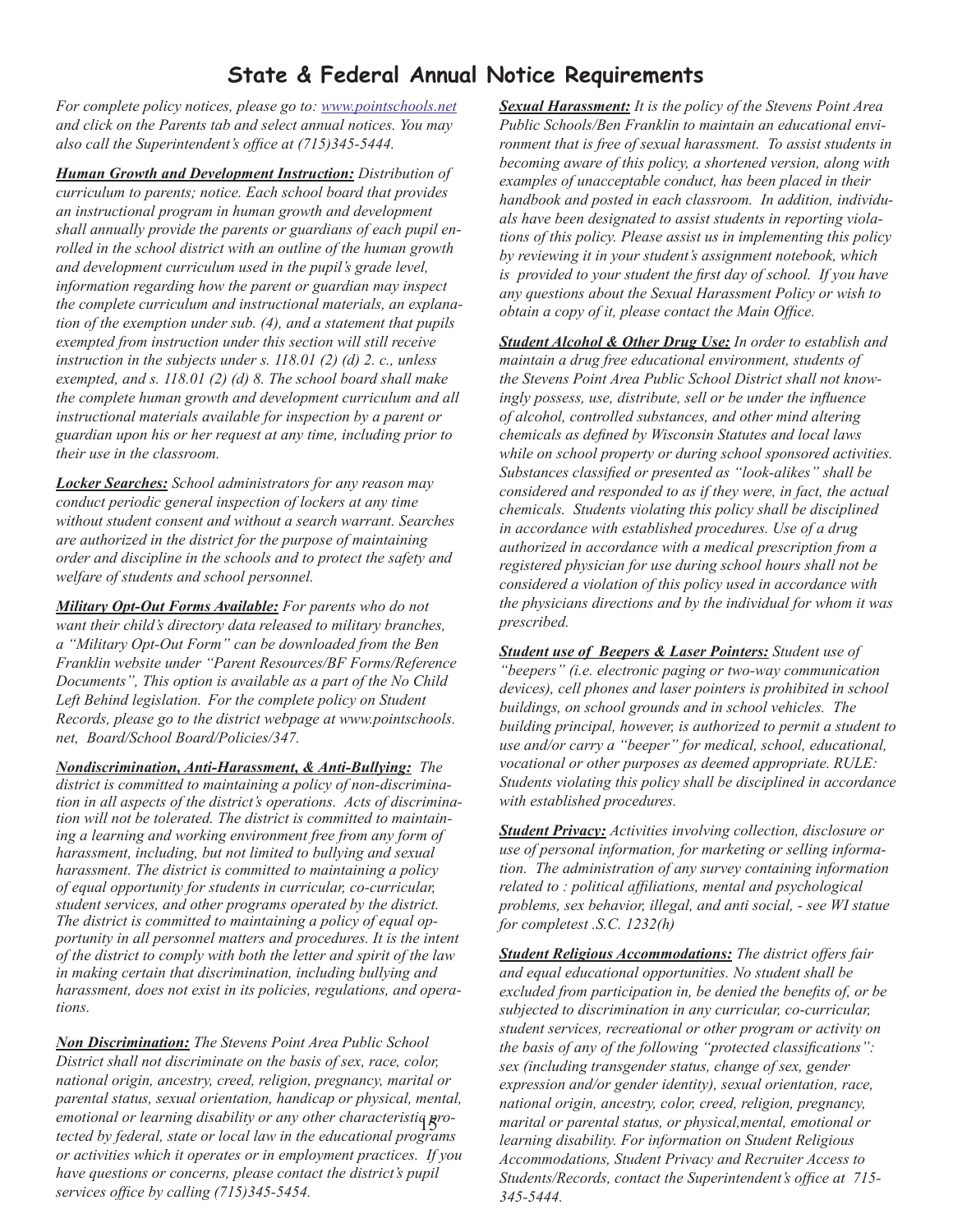*Student Dress Code - Board Policy 443.1 Responsibility for the appearance and grooming of students enrolled in the district rests with parent(s)/guardian(s) and the students. They have the right to determine student dress provided that attire is not destructive to school property; complies with the health code; meets safety requirements, school district policies, state and federal laws; and does not interfere with the educational process.* **RULE:** *Parent(s)/guardian(s) have the responsibility to see that students are dressed and groomed in accordance with what are considered to be normal community standards.*

*1. Students are expected to wear hair styles and clothing that will not present a health or safety hazard. Special requirements will be necessary in certain areas such as physical education, art, band, driver education, science labs, and shops; i.e., safety glasses, aprons, etc. Footwear must be worn at all times. Footwear that present safety hazards are not permitted.*

*2. Grooming and clothing styles which prevent the student himself/herself or other students from doing his/her/their best work because of blocked vision or restricted movements is not permitted.* 

*3. Students are not permitted to wear clothing styles that create or are likely to create a disruption of classroom order, school order, distract from or interfere with the educational process. Headwear is not permitted to be worn in the building during the instructional school day, except that the building principal has the authority to identify areas where and in which situations headwear may be worn, including classrooms, based on school activity, medical, safety, or religious reasons.*

*4. Any fashion item that distracts from or interferes with the educational process or presents a safety risk; displays suggestive, offensive, obscene, libelous, graphics and/or statements; denigrates others on account of race, color, religion, creed, national origin, gender, sexual orientation, or disability; displays sexually degrading or racially motivated graphics or statements; is determined to be gang related; and/or pertains to drugs, alcohol, or tobacco products is not permitted.*

*5. Articles of clothing that cause excessive maintenance problems, that cause damage or noise problems, or present safety risks,e.g., cleats on boots, shoes that scratch and/or mark floors,trousers with metal rivets that scratch furniture, etc., are not permitted.*

*6. Clothing which relates to or displays alcohol, tobacco, weapons (such as gun or knife), gang insignia, or illegal products is not permitted to be worn at all school facilities and functions, at any time.*

*7. In order to represent the school and district before the public in a situation where appearance can detract from the group or the occasion, students shall meet reasonable dress standards for the occasion.*

*The superintendent (or his/her designee) in collaboration with principals shall develop appropriate grade level and school rules, regulations, and student discipline consequences which comport with the spirit and standards of this policy, and they shall be posted in parent/student handbooks.*



*Use or Possession of Electronic Communication Devices: A personal electronic device, includes but is not limited to, laptop computers, net-book computers, handheld computers, cell phones, tablet devices,digital cameras, digital readers, music players, flash drives or other storage devices, and other portable computing devices, or accessories not owned or issued by the District. Elementary and secondary schools will designate specific guidelines for student Device use, which are appropriate for age, grade, and maturity levels of students, and which require appropriate student use of technology. Such guidelines will be included in the schools' annual notices, student handbooks, student codes of conduct, and parent handbooks. Generally, students in the district will be permitted to possess Devices on district/school grounds and during district/school-sponsored events and activities within the following parameters.*

*A. Students shall not use Devices in a manner that detracts from and/or disrupts the learning for oneself or others.*

*B. Students shall not use Devices in school bathrooms, locker rooms, and/or other dressing areas at any time.*

*C. Students shall not use Devices at other times identified in advance by a district/school-issued rule or directive.*

16 *Youth Options Program: The Youth Options Program is an opportunity for Wisconsin public high school juniors and seniors to take one or more courses for high school and college credit at a UW institution, a Wisconsin technical college, or one of the state's participating private or tribally-controlled colleges. A Youth Options student does not pay tuition for a college course if the school district determines the course qualifies for high school credit and is not equivalent to a course already offered in the school district.*